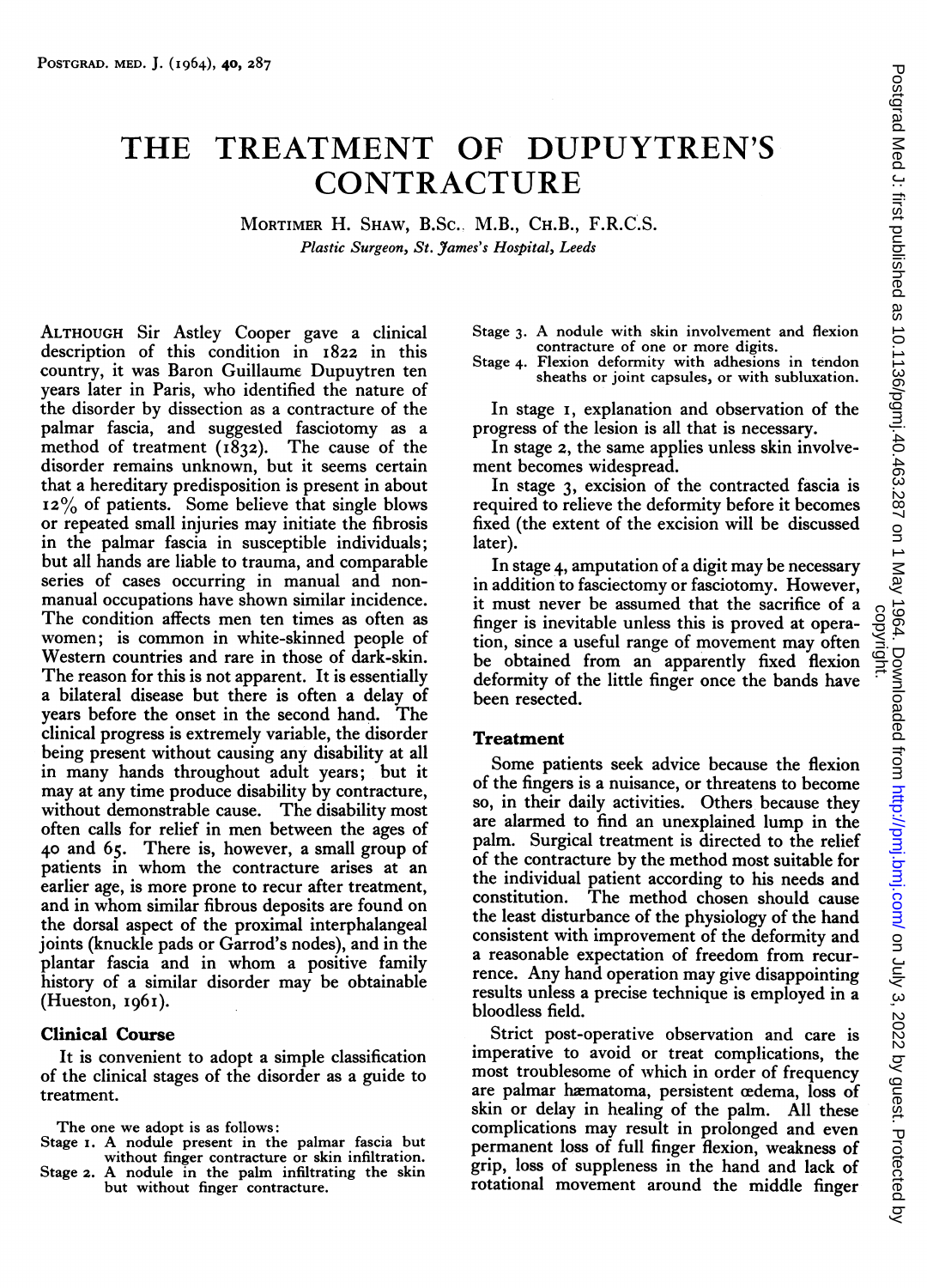metacarpal. In addition the hand may show circulatory changes and be blue, cold and uncomfortable. Lack of full extension of the fingers by residual or recurrent contracture is of small significance compared with the loss of full finger flexion which may follow such complications, or may result from a badly executed or ill-chosen<br>operation. A selective approach is therefore A selective approach is therefore advisable depending upon the following factors.

- I. The type of disease and extent of involvement of the hand.
- 2. Family history.<br>3. The age of the
- The age of the patient.
- 4. Concomitant disorders such as cardiovascular disease.
- Intelligence and co-operation of the patient.
- 6. Constitutional tendencv to swell.
- 7. Occupation and manual dexterity.
- 8. Tendency to small joint arthritis.
- 9. Experience of the operator.
- io. Quality of after care.

A choice can be made on the lines suggested by Julian Bruner (I960) between:-

- No treatment at all.
- 2. Primary amputation of a finger.<br>3. Simple fasciotomy.
- Simple fasciotomy.
- 4. Limited fasciectomy.
- 5. Wide fasciectomy.

#### x. No Treatment

In early disease without disability periodical inspection and encouragement is all that is needed. In late contractures in retired and elderly people the condition may also occasionally remain static without treatment.

#### 2. Primary Amputation of a Finger

In cases with secondary changes in tendon and joints and in those where recurrence of the contracture is accompanied by widespread skin change, poor circulation and diffuse scarring in the fingers, amputation may be the quickest way to restore function without putting the rest of the hand to the risk of damage by the complication of hæmatoma or œdema.

#### 3. Simple Fasciotomy

The simple subcutaneous division of <sup>a</sup> localized palmar fascial band may give temporary and in some cases lasting relief, and restore use to <sup>a</sup> finger. The method is indicated in the aged and infirm and may be all that is required in those rather localized strong bands in which the active contractive phase is over and in whom joints and tendon sheaths have not yet become stiff by secondary change. The method is unsuitable in the finger because of the possibility of damage to digital nerves. In diffuse involvement in the palm and in young patients the method is too often followed by recurrence of the contracture within <sup>a</sup> short time to be confidently recommended, and sometimes multiple fasciotomy wounds make dissection of the palm more difficult on a subse $\overline{p}$ quent occasion.

#### 4. Limited Fasciectomy

This operation is designed to remove only the fascia which can be seen by the naked eye to be the cause of the deformity, together with a small margin of normal fascia on each side. Fasciectom  $E$ is a block removal of the involved fascia, and  $\log$ simply an open fasciotomy. Compared with wide fasciectomy (discussed below) the hand is healed more quickly and the patient may return to work. a little sooner. There is a lower risk of hæmatoma. This is the operation of choice when the bands are clear-cut and localized, and when the skin  $\Phi$ . the palm is not widely involved. It should be used in preference to the wider dissection if there is anytendency to arthritis of the small finger joints, op the constitution of the subject is such as mights predispose to post-operative swelling. It should be employed in the older patients, and in those who exhibit the more severe form of Dupuytren diathesis associated with knuckle pads and earliers onset. Recurrence and extension in the palm will take place more often than it will after a wider dissection; secondary operation is likely to  $\Phi$  required more frequently, but the complications which follow this limited operation are less fre $\leq$ quent and less serious. The incision is a longitudinal one over the contracting band in the palm and involved finger. Extreme care is taken to avoi $\overline{\mathcal{R}}$  damage to the subdermal plexus of vessels. The damage to the subdermal plexus of vessels. palmar incision may be made 'zig-zag' in form to minimize linear contracture of the subsequent scar, if lengthening of the skin in the long axis is not necessary. Lengthening, however, is commonly required in the finger, and is conveniently accomplished by means of a Z-plastic, at the expense of shortening in the transverse axis. A  $\overline{Z}$ -shaped<sup>2</sup> incision with three equal limbs, each enclosing angles of 60 $^{\circ}$ , outline two flaps, which are transposed at the time of closure of the wound. copyright.On Automobile 1, 2022 by guest. Protected by the Automobile as 10.1287 by guest. Protected by the Me<br>Automobile 1, first published as 10.126.287 on 1 May 1964. Downloaded from 1 May 1964. Downloaded from 1 May 1

Careful hæmostasis is necessary before closure of the wound. Several methods are in commonuse to avoid hæmatoma. These include simples drainage, suction drainage, gauze and crêpes<br>bandage compression, and plaster slabs. Nos bandage compression, and plaster slabs. method is infallible. Elevation of the hand in the post-operative hours is helpful in minimizing swelling. Early exposure of the hand and fingers $\bar{\mathbf{x}}$ with the stitches still in position, is a help in the encouragement of early restoration of finger move $\frac{1}{10}$ ments. The hand is returned gradually to normalisativity. Special exercises and routine physio $\overline{\mathcal{Q}}$ Special exercises and routine physiog therapy are not necessary, but the physiotherapist

 $\overline{5}$